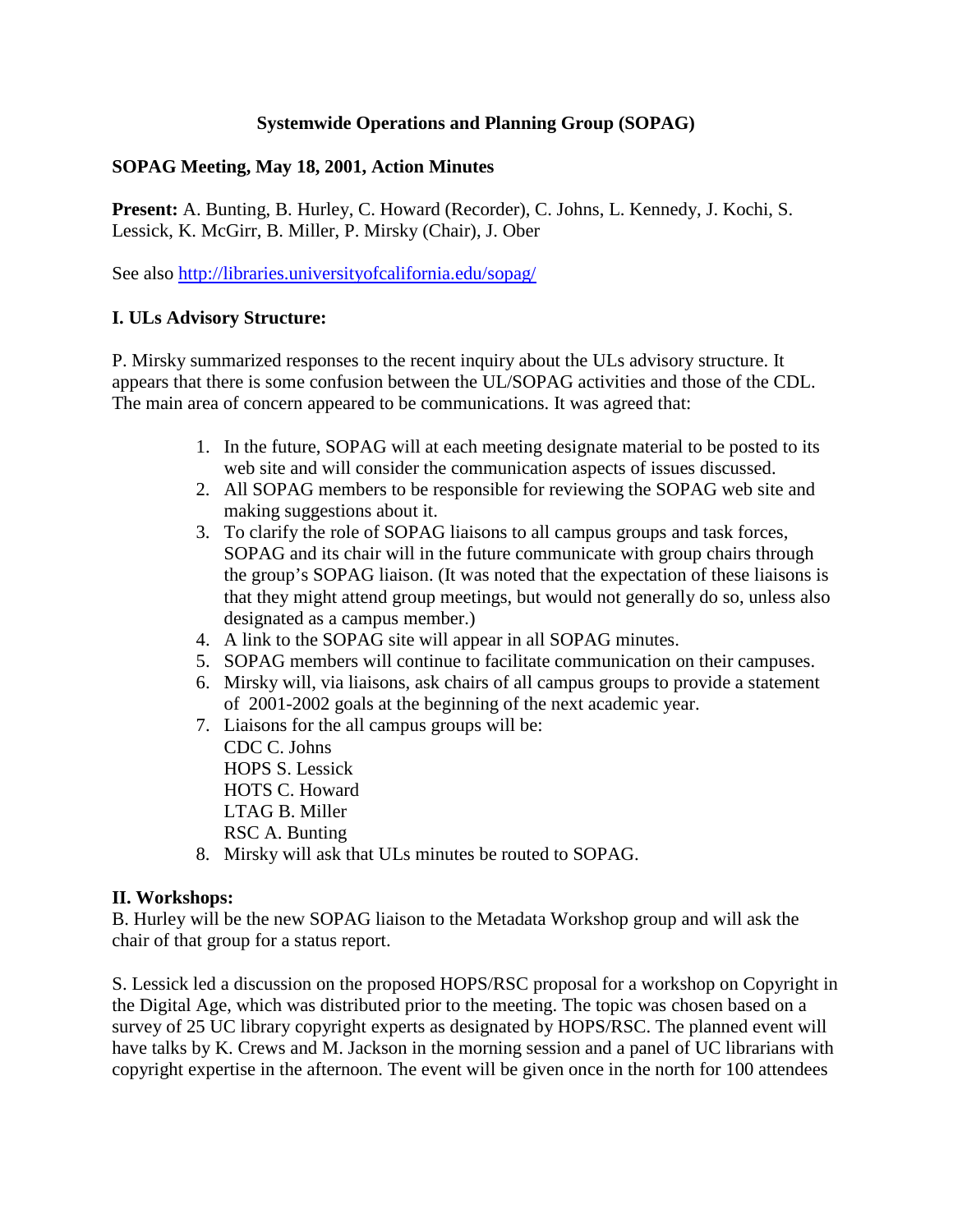and once in the south for 125 attendees. Allocation of seats to campuses will be according to the SOPAG standard formula. The budget for this event was approved.

**ACTION**: Mirsky will refer the proposal to the ULs. Lessick will inform the workshop-planning group of the discussion and suggest they communicate with the UC Copyright Committee about workshop plans and feedback.

J. Ober said that in preparation for the new MELVYL catalog (MELVYL-T), the CDL was planning November workshops (north/south) on usability testing for UC library staff evaluators. The event is planned for up to 35 attendees at each site; the audience being campus HOPS representatives, Evaluation Liaisons, other campus staff who might be involved in usability testing and appropriate CDL staff. In discussion, it was noted that

Some of the staff originally designated as Evaluation Liaisons have left, moved to other jobs, etc.

**ACTION**: Ober will consult with campuses to revise/update this group. Campuses will be asked to supply three names, in additions to the HOPS representative, for the Usability Testing Workshop.

#### **III. Archiving/management of campus electronic records**

Mirsky led a discussion of the document prepared by the University Archivists Council on archiving of campus electronic records. It was agreed that for library participants in this discussion with campuses, it was important to distinguish clearly between the libraries' role in records to be kept permanently and/or those having historical importance and the quite different function of records management and fixed term retention to meet legal requirements.

**ACTION:** Mirsky will ask the Archivists to revise their document to provide education/explanation about these roles.

### **IV. CDL related matters**

Ober said that work on the campus management interface for the CDL Directory was almost done. Campuses that are going to input records are asked to provide a contact for this activity.

**ACTION:** Ober will send a call for Directory input liaisons and include relevant documentation.

Ober advised that the Request MELVYL function for Special Collections materials was not quite operational, but should be within a week.

B. Hurley reported that the RFP for the CBS is progressing well.

As of July 1, 2001, C. Bellanti has accepted a .25 FTE appointment as Operations Coordinator for Request MELVYL, replacing Tammy Dearie in that role, while Tammy remains on the project team. M. Heath will chair the Request project team, replacing Karen Butter who will step down from her role as CDL Senior Associate for Resource Sharing. The CDL expressed gratitude for the invaluable leadership provided by Tammy and Karen.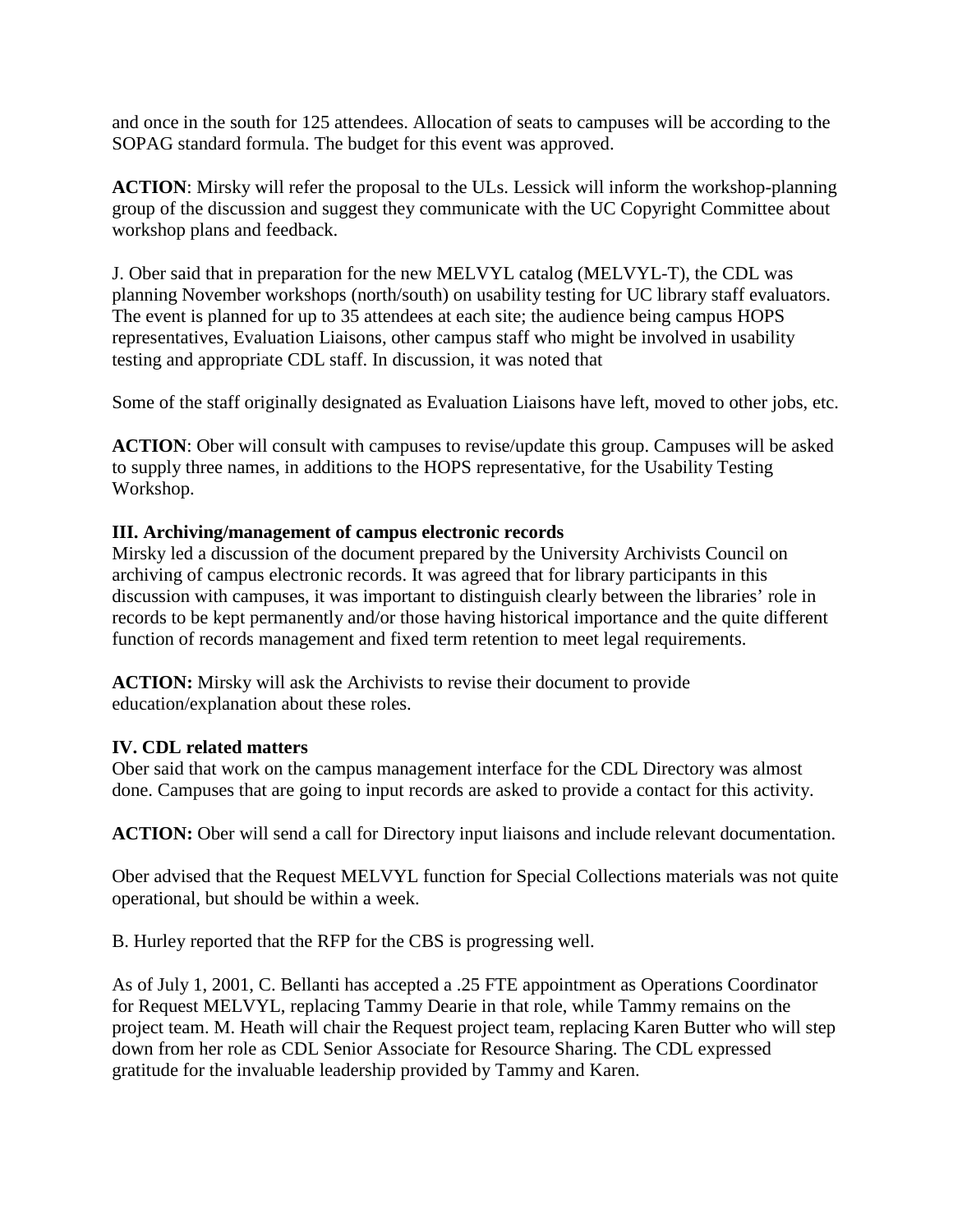Bunting said that G. Werner had agreed to recommend to the ULs a distribution model for the money available for scanners needed to implement desktop delivery. The money thus allocated will be transferred to campuses. Each campus will receive a minimum of one Minolta 7000 workstation/printer.

Ober said that the CDL has received advice to negotiate for access to replacement databases as early as possible, as decisions are made in the A&I transition. Early access allows a jump-start on instruction and migration of use. This has prompted work to begin on the design of CDLhosted workshops that address education issues of collaboration, effectiveness, and information literacy in a timely fashion for the transition. Such workshops may be proposed for the September timeframe;

**ACTION**: Ober will consult with SOPAG on developments as early as possible.

# **V. Ober referred to the recommendation on advisory and implementation roles previously distributed:**

SOPAG agreed to serve as the advisory group for both the Catalog and the A&I transitions. They endorsed the proposal that the A&I transition steering committee continue as an implementation committee for the A&I transition. They further endorsed the proposal that the CDL Users Council serve as the primary communication path for the Melvyl Transition as the Melvyl-T implementation teams make progress.

### **VI. Cris Campbell joined the meeting to explain the current status of the transition from MELVYL to MELVYL-T:**

CDL staff has been assigned a project manager and a technical consultant by Ex Libris and have met with them. An initial load of software is expected the last week of May, slightly ahead of the project timeline.

Campbell advised that numerous policy issues would arise and need decisions during the implementation process. The first of these concerned the structure of the database, including the merge of CAT and PE and the CDL agreement with the Library of California to continue providing access to non-UC serials records (from CULP). SOPAG concurred with the recommendation that the MELVYL catalog be structured as a single database, incorporating CAT, PE and CULP.

The single MELVYL-T database will draw heavily upon the CAT/PE merge discussed a few years ago. Both CAT and PE records will be in the same database responding to the same search commands. CDL staff is working to develop the best display options for search results in the new merged catalog.

Campbell further explained that the transition would explore fully the flexibility of the Ex Libris software, for example in delimiting searches by location(s), genre, or format(s). It was observed in discussion that while full utilization of such flexibility could eventually be quite useful, it was advisable to begin with a simple array of choices comparable to those now in MELVYL.

A second recommendation, which was endorsed by SOPAG, was to continue to include in the catalog the journal analytics records submitted by various campus contributors. The Melvyl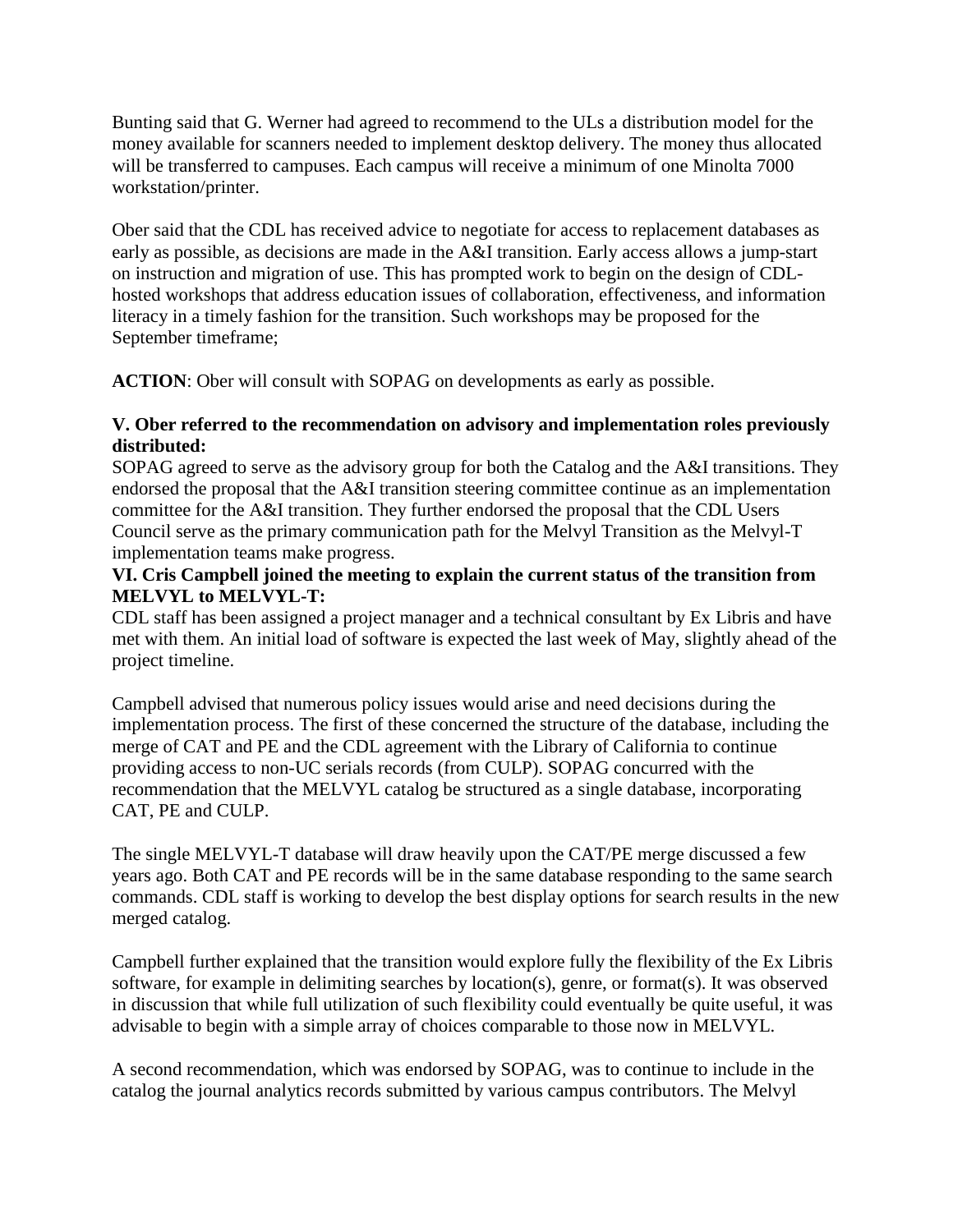Transition Team will investigate the possibility of using the Ex Libris Aleph software to link analytic records to the appropriate serial or book records in MELVYL, so that a user will be able to quickly discover the availability of the item at locations other than the library that created the analytic.

In the third policy-related discussion Campbell explained that MELVYL Request would work better if it had access to circulation information for materials stored in the RLFs. Since this circulation information is in the RLFs' systems, it was proposed their location code be designated as the location in Melvyl-T. Hurley suggested that is this were done, we would like also to be able to store the owning location somewhere in the record. SOPAG agreed with the importance of the objective, but identified potential problems and asked that other solutions also be considered.

# **VII. Collection Management Initiative:**

C. Johns explained that the database of publishers/titles suitable for the CMI had been revised and that publishers not able to provide data on electronic use have been removed. The final database will be sent to campuses the evening of May 18th. There has been discussion by the CMI team of the number of titles needed from participating campuses. Campuses are asked to supply 50 experimental titles and 50 control titles. It is expected that there may be some duplication of titles among the first lists from campuses and that some negotiation about specific titles may follow. Campuses will record titles for which they volunteer on a spreadsheet at a URL to be distributed shortly.

### **VIII. Electronic Books:**

There was discussion of the report of the Task Force on Electronic Books, which had been forwarded to SOPAG by the JSC. Howard said that the report had been forwarded for any comment SOPAG might have on it and to inform members of the current status of a format that JSC thought would likely become important for CDL and for UC libraries. SOPAG was appreciative of the recommendations and strategies suggested in the report, and interested in what next steps will be suggested by the Joint Steering Committee on Shared Collections. No specific SOPAG action was requested or suggested at this point.

### **IX. Task Force Updates:**

Hurley reported that the Digital Preservation Task Force had held a first meeting and that the Open Archival Information System (OAIS) model will be the basis for future discussions. A second meeting has been scheduled at UCLA. Lessick reported that the Digital Reference Task Force is at work. Mirsky said that the Privacy Task Force, led by K. Coyle was very active and had some documents posted on the SOPAG web site. J. Kochi reported that the Access Integration Task Force was also active and had met twice.

### **X. All Campus Groups:**

Bunting was asked to convey to the RSC a question from the last ULs meeting as to whether the present three month intercampus loan was working well and whether it would be possible to extend this loan period.

B. Miller reported that at the last LTAG meeting there had been discussion as to whether there should be LTAG representation on all groups that had CDLT representation. In discussion there was not agreement that this was necessary in all cases, but it was concluded that SOPAG should be mindful of campus systems representation in constituting groups.